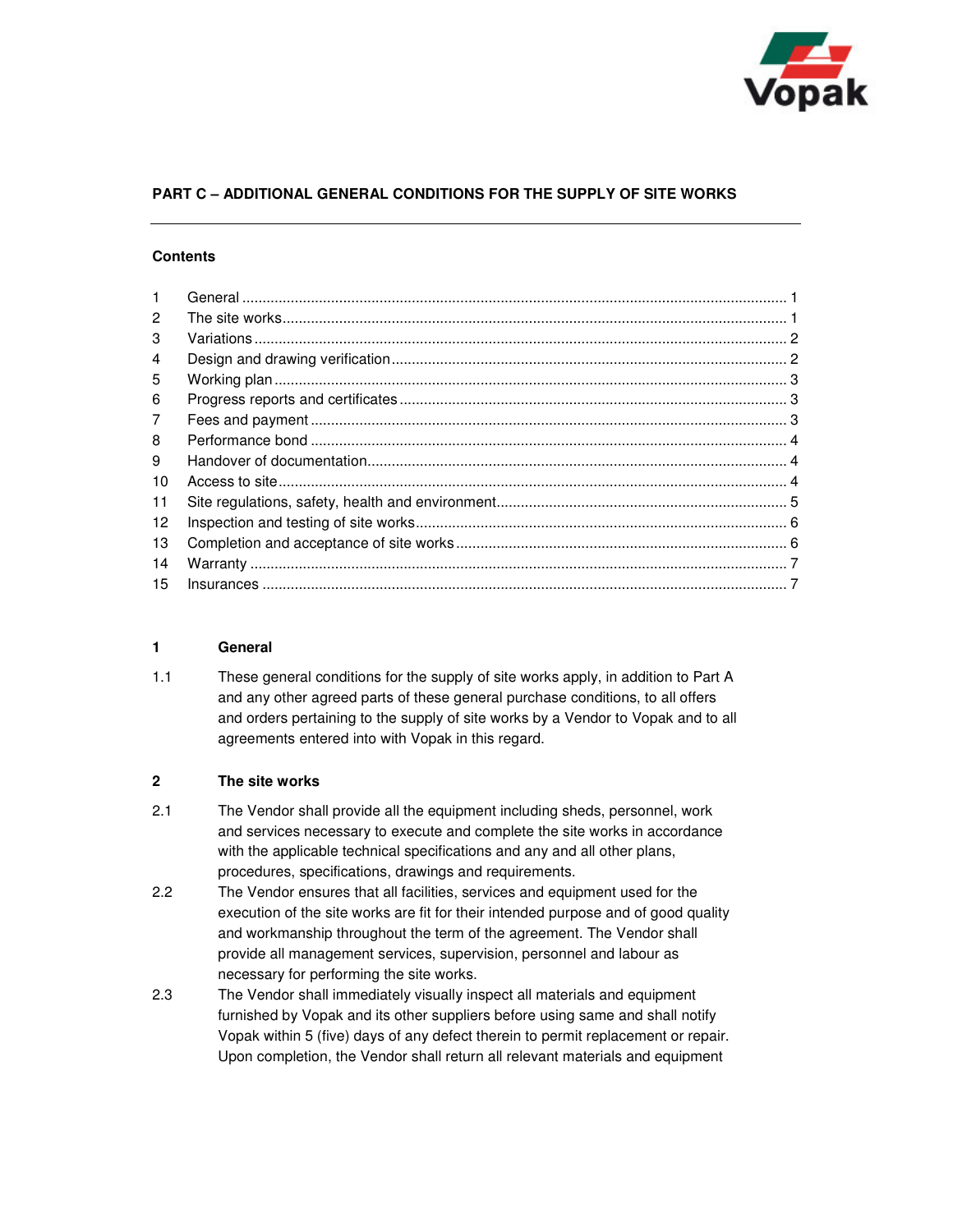

furnished by Vopak and its other contractors in the same condition or better as received taking into account normal wear and tear.

- 2.4 The Vendor shall manufacture, document, deliver, install, commission and/or repair the site works in accordance with any reasonable instructions of Vopak.
- 2.5 The Vendor shall undertake that any applicable certificates of compliance or design approval from a certifying agency and/or all necessary approvals from the authorities shall be obtained in time and at the earliest available opportunity.
- 2.6 Partial supply of the site works shall not oblige Vopak in any way to make a partial approval of the site works or consideration as to whether the supplied part of the site works complies with the Vendor's obligations.

### **3 Variations**

- 3.1 Vopak has the right at any time to issue instructions to the Vendor to make any increases, decreases, omissions, substitutions and changes to the personnel, time schedules or any other part of the site works as regards its quality, form, character, kind or dimension, provided that Vopak submits a written change order to the Vendor.
- 3.2 The Vendor shall not make any variation except with the written approval of Vopak.
- 3.3 All variations shall be executed and completed under the provisions of the agreement and these general purchase conditions.
- 3.4 Changes and additions shall not lead to an increase of the agreed price or an extension of the agreed time or date of delivery unless and to the extent reasonable, and provided that the Vendor has made a written proposal to Vopak with respect to an increase or an extension before the execution of the variation and always provided that Vopak has approved such price increase or extension of time in writing.
- 3.5 If a change results in a decrease of the supply by the Vendor or a decrease of the agreed price thereof, Vopak is entitled to a proportional price decrease.

### **4 Design and drawing verification**

- 4.1 Unless Vopak has indicated that a third party will be responsible for the basic and/or detailed design of the site works, the Vendor is responsible for the basic and/or detailed design of the site works and shall deliver same in accordance with good engineering practice and any design conditions.
- 4.2 The Vendor shall be responsible for the accuracy and completeness of the specifications, drawings and other documentation provided by Vopak and/or any third party and shall never be able to rely upon the inaccuracy or incompleteness of the documentation provided. The Vendor shall notify Vopak within 5 (five) days after receipt when the specifications, drawings and other documentation received from Vopak and/or any third party for the supply of site works should be adjusted and/or amended.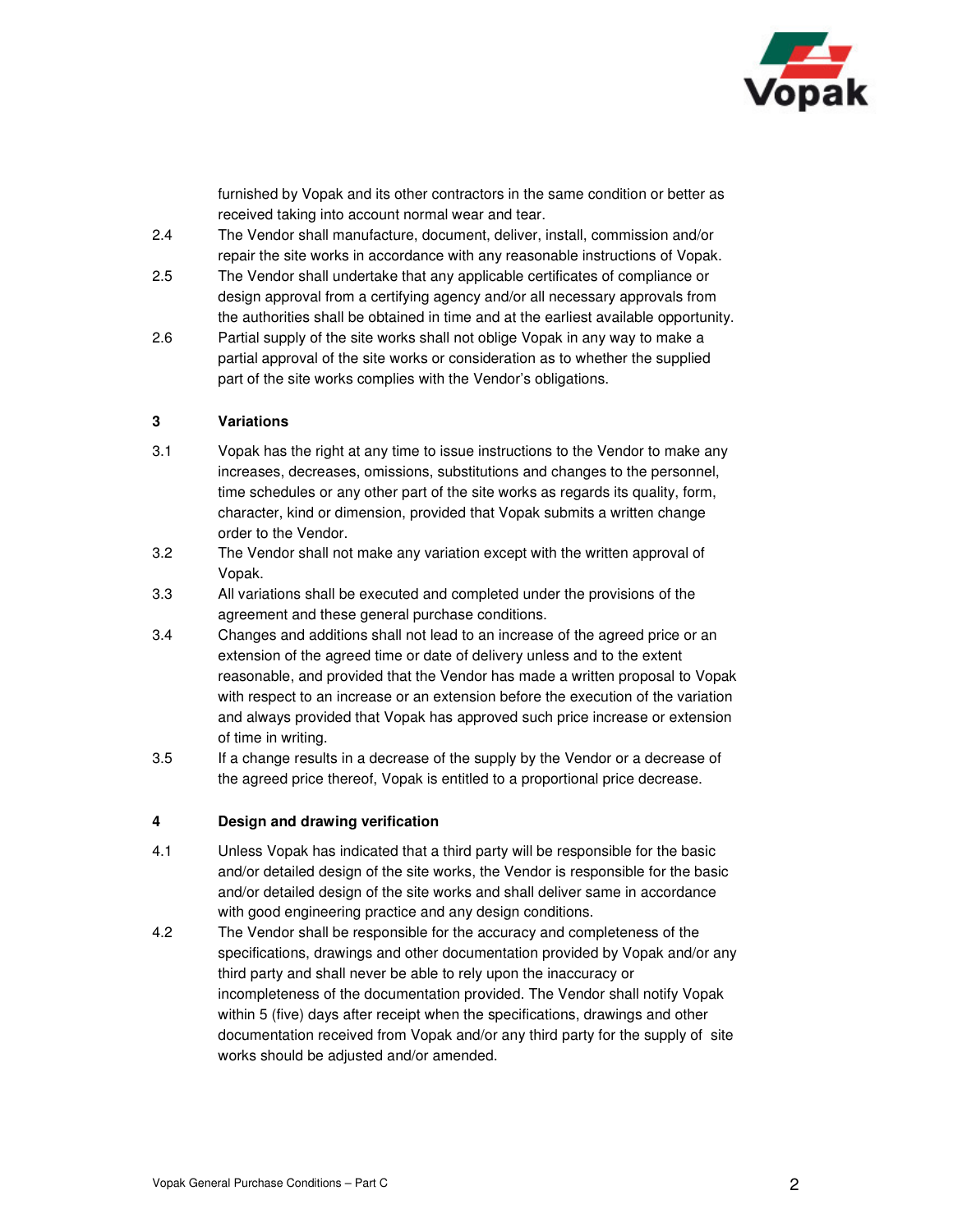

4.3 Upon the request of Vopak, the Vendor shall prior to the commencement of the work related to the manufacturing and supply of the site works, furnish to Vopak for its review and approval, complete drawings, calculations for the design and other construction documentation. The Vendor shall remain responsible for the design and the documentation related thereto, whether or not such documentation has been approved by Vopak.

## **5 Working plan**

- 5.1 The Vendor shall furnish a detailed working plan in which the Vendor describes the order, timing and duration of the site works as well as the number and disposition of workmen, sheds at the site of Vopak and utility requirements during the various stages and phased of the site works for the assessment and approval of Vopak.
- 5.2 As soon as Vopak has approved such working plan, the working plan forms an integral part of the agreement. Deviation from the approved working plan is only permitted with the prior written approval of Vopak.
- 5.3 If the term for completion of the site works is described in workable days, workable days shall only qualify as unworkable if and when the site works could not be executed more than 5 (five) hours on a day due to circumstances that are for the risk and account of the Vendor.

# **6 Progress reports and certificates**

- 6.1 The Vendor shall provide progress reports on a monthly basis, unless Vopak requests for reports on a shorter or longer basis.
- 6.2 If Vopak has to make or makes progress payments for the site works, progress certificates shall be prepared by the Vendor when and as required by Vopak. Such certificates contain the quantity of work executed during the preceding period and the value of such work on the basis of the agreed price.

### **7 Fees and payment**

- 7.1 If no fixed price for the supply of the site works has been agreed, Vopak shall pay to the Vendor the fees that are set forth in the agreement. The Vendor shall only be entitled to fees for time which is actually spent on the required level of competency by the Vendor's personnel supplying the site works for Vopak and approved as such by Vopak.
- 7.2 If the site works cannot be supplied by Vendor due to a waiting period occurring on Vopak's site, the first hour of the waiting period is for the account of the Vendor. Vopak shall pay to the Vendor the agreed (hourly) fees of Vendor's personnel during the following hour(s) of the waiting period against the presentation of time sheets approved by Vopak and provided that the waiting time has been notified by the Vendor to Vopak within 30 (thirty) minutes after occurrence of the waiting period.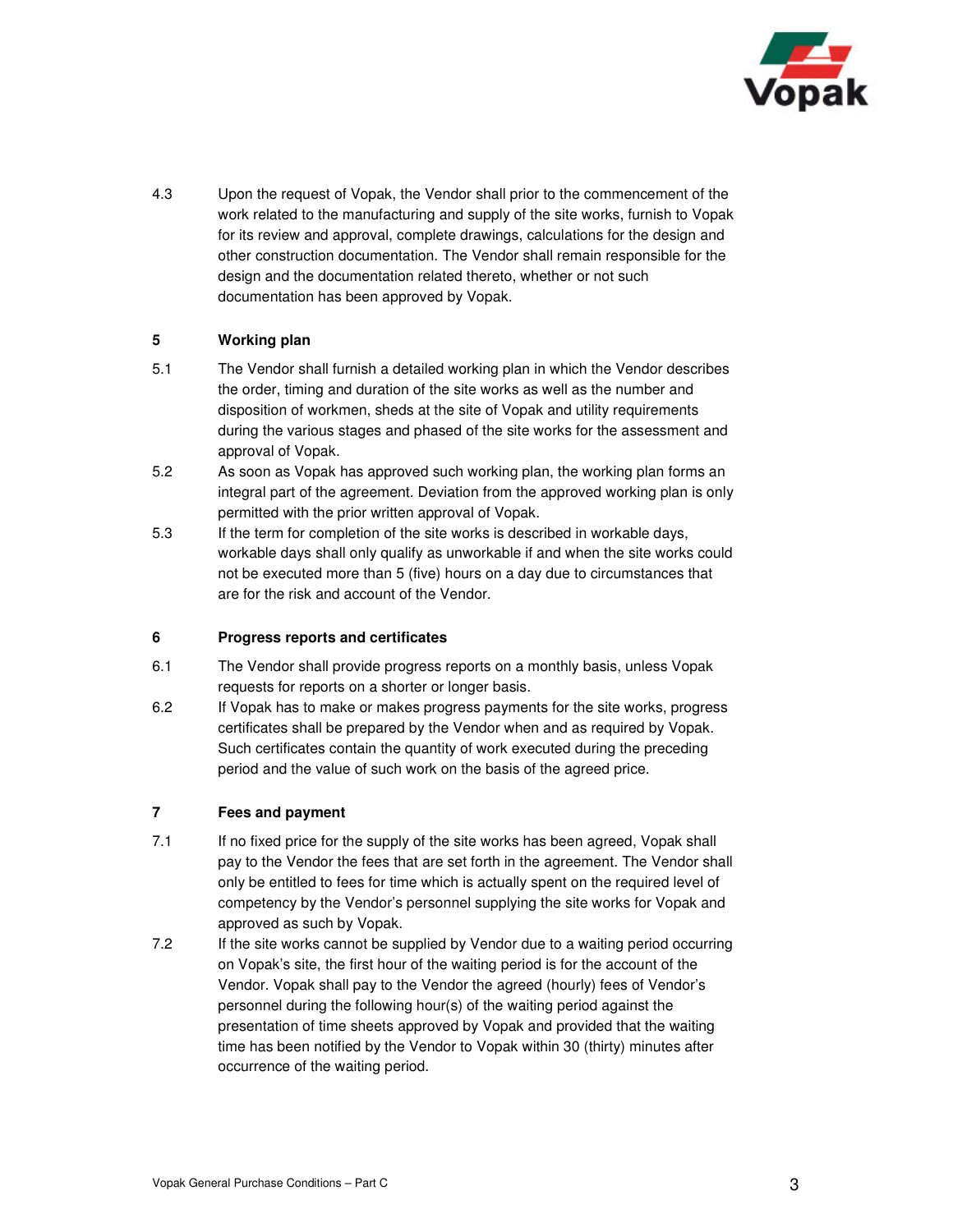

- 7.3 All expenses relating to travel by the Vendor's personnel to the location where the site works are performed and lodging are for the account of the Vendor and not chargeable to Vopak.
- 7.4 With respect to all site works supplied for Vopak by all Vendor's personnel, the Vendor agrees to submit to Vopak every 3 (three) months reports to Vopak detailing the site works supplied.

### **8 Performance bond**

- 8.1 If Vopak has to make payments prior to the acceptance of the site works, the Vendor shall provide Vopak, upon its request, with an unconditional and irrevocable performance bond as security for the fulfillment of the Vendor's obligations under the agreement, for the amount(s) which Vopak has to pay to the Vendor prior to the acceptance.
- 8.2 The performance bond shall be issued by a first class international bank or insurance company approved by Vopak.
- 8.3 If the validity of the performance bond expires before the date of acceptance of the site works, the Vendor shall arrange for extension of the validity.

#### **9 Handover of documentation**

- 9.1 The Vendor shall prepare and handover a complete set of all documents in connection with the site works, including warranty and test certificates, CE (inspection) certificates of individual items and test results. All documentation and required certificates are included in the agreed price.
- 9.2 Language of documentation shall be in the English language. However, documents as required by the applicable law or regulations shall also be made available in the language prescribed in such laws or regulations.

#### **10 Access to site**

- 10.1 Vopak shall allow the Vendor and persons on behalf of the Vendor access to the site provided that this is deemed necessary for the execution of the agreement or in connection therewith, subject to the following provisions which the Vendor shall be bound to communicate to all persons on his behalf needing access to the site.
- 10.2 Access shall only be authorized during normal working hours as established for the site. Outside normal working hours, access can only be obtained after prior approval in writing from Vopak.
- 10.3 Access is only granted to those persons whose particulars initials, name, date of birth, complete address, date of appointment or hiring and function – have been registered on a list that the Vendor is bound to submit not later than 1 (one) day before the start of each working week. These persons shall be bound to identify themselves forthwith, upon request, and will allow Vopak to make copies of identification documents and, if applicable, residence and work permits.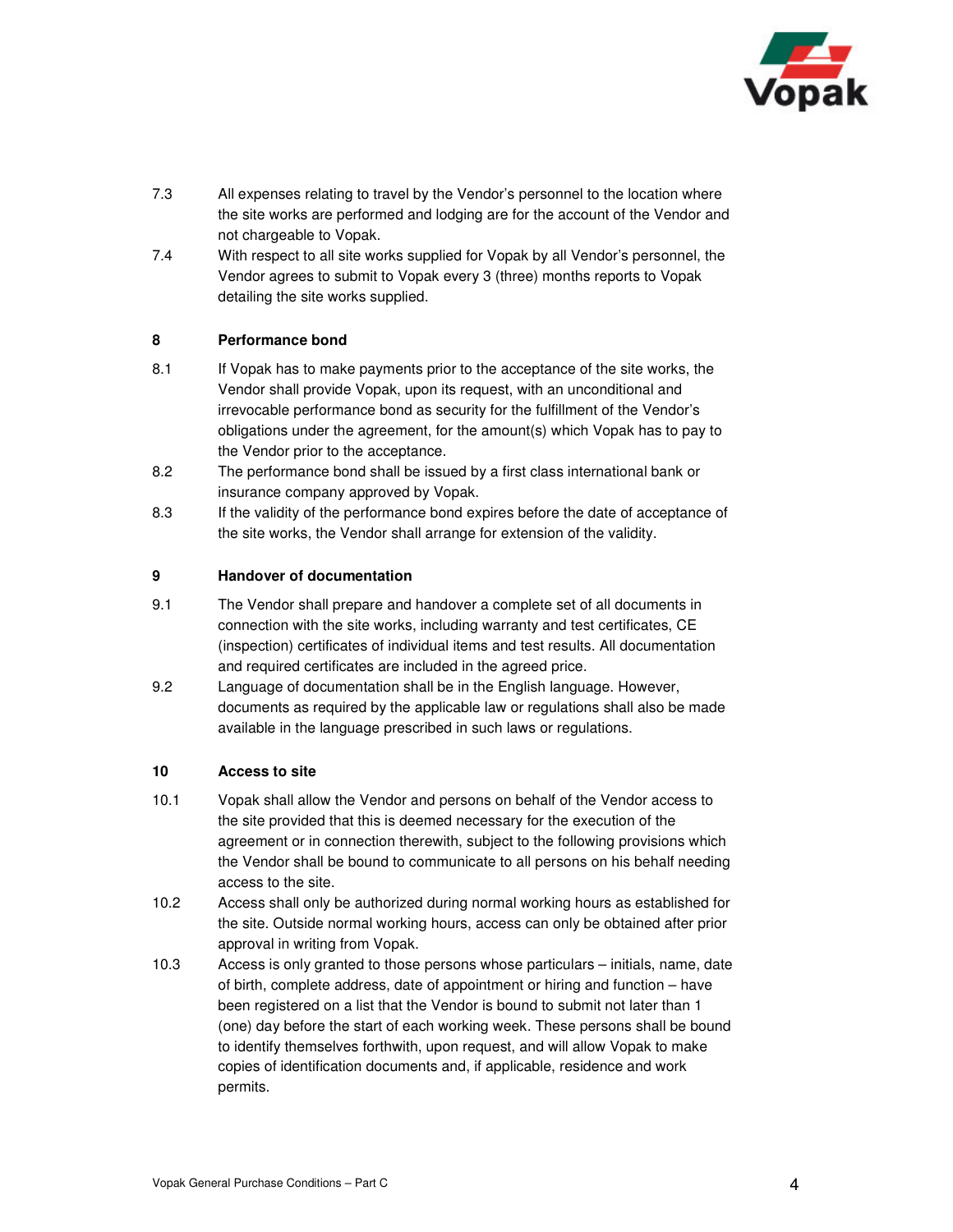

- 10.4 All persons who enter the site and are present there, are obliged and deemed – to have acquainted themselves with the legal regulations and applicable business rules at these premises, and must strictly adhere to these rules and regulations, as well as all instructions and directions given by or on behalf of the principal for the benefit of order, safety or otherwise, all of this under pain of removal therefrom.
- 10.5 All persons who enter the site and are present there, do so entirely at their own risk, even if they have been granted access by or on behalf of Vopak or if they are under escort by Vopak or persons on its behalf, and even if they adhere to the rules, regulations, instructions and directions as referred to in this article.
- 10.6 The risk referred to in this article shall equally be applicable to vehicles and all other goods and materials that may be taken to or be present in and/or at the site.
- 10.7 Any sheds of the Vendor at the site of Vopak used for the execution of the site works shall contain a locking system and are for the full risk and account of the Vendor. Vopak shall not be responsible for any incidents regarding these sheds.

### **11 Site regulations, safety, health and environment**

- 11.1 The Vendor is responsible for the safe performance of the obligations under the agreement and specifically the safe performance of the site works and shall give the highest priority to safety in order to avoid injury to any person and/or damage to any property.
- 11.2 The Vendor shall ensure that both Vendor and its subcontractors strictly comply with any applicable safety, health and environmental legislation and any safety, health or environmental policies, procedures and standards of Vopak. Upon request Vopak is entitled to carry out an audit in this respect. All costs incurred in complying with this provision shall be for the sole account of Vendor.
- 11.3 In the event that conditions arise or occur which do or are likely to endanger the safety during the Vendor's performance of its obligations under the agreement or the safety during operations by Vopak, the Vendor shall so inform Vopak and proceed to take such action as Vopak deems necessary.
- 11.4 All accidents, environmental hazards and/or spills which incur in relation to the execution of the site works shall be reported immediately to Vopak. Appropriate measures shall be taken by the Vendor to prevent further damage. If needed Vopak shall be allowed to take appropriate action by itself or to order a third party on the costs and the responsibility of the Vendor.
- 11.5 The Vendor shall submit to Vopak a written annual report on health, safety and environment within Vendor's organization stating the number of incidents, cause, injury status (if applicable) together with the adequate measures that have been taken by the Vendor to prevent reoccurrence of such event and any further damage.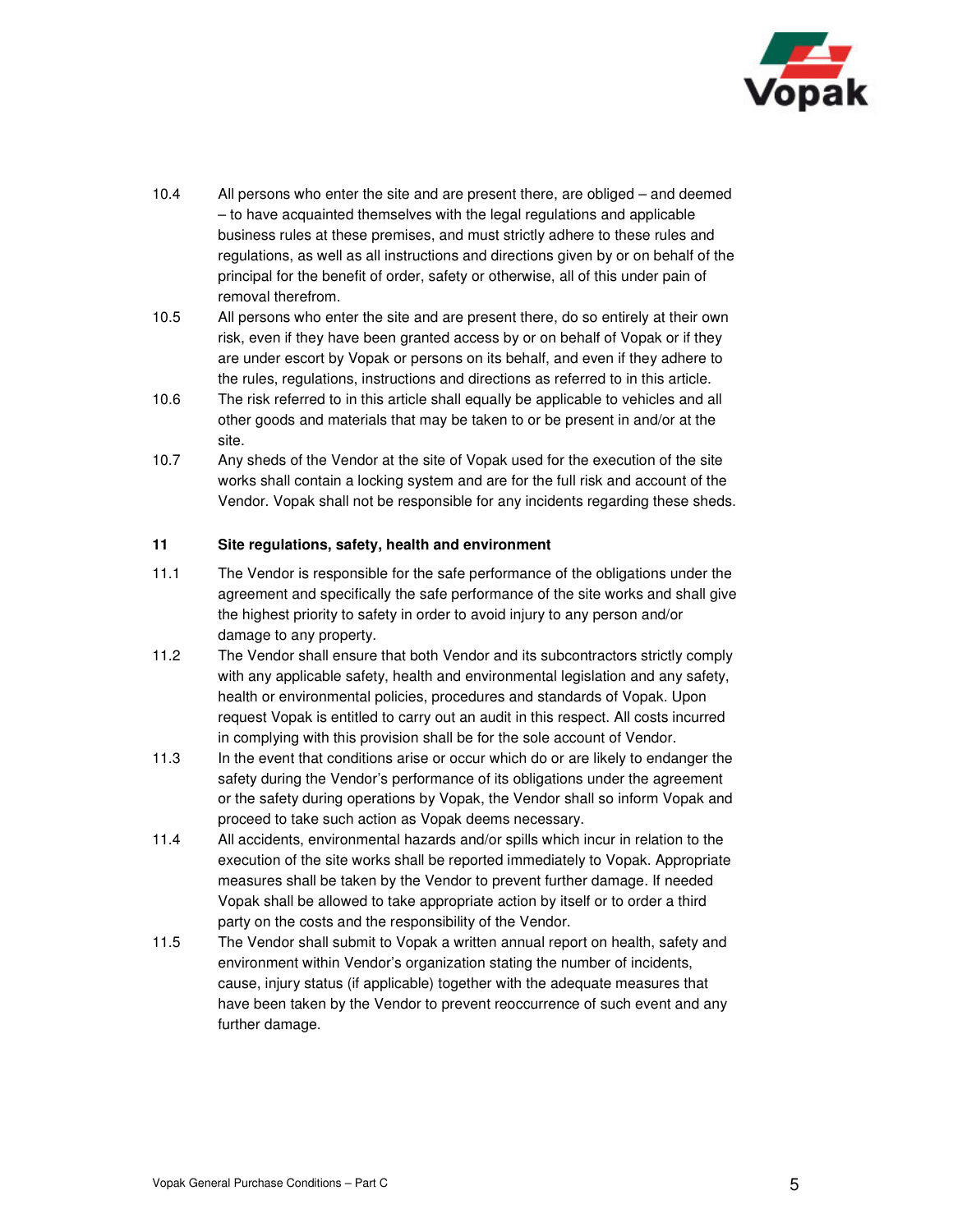

### **12 Inspection and testing of site works**

- 12.1 Vopak and its appointed representative(s) are at all times entitled to inspect or have inspected the site works or part(s) thereof, to examine or have examined the site works and/or to test or have tested the site works or part(s) thereof, irrespective of where the site works or part(s) thereof are performed. The same applies to all results of the site works. For this purpose, they have free access to the sites on which the site works or part(s) of the site works are being performed.
- 12.2 Upon the discovery of any discrepancies or defects in or to the site works, Vopak will inform the Vendor. The Vendor shall repair and replace without cost or delay any discrepancy or defect discovered during inspection.
- 12.3 Failure of Vopak to make such quality surveillance in or to the site works or to discover defective design, materials or workmanship shall not relieve the Vendor from its obligations under the agreement nor prejudice the rights of Vopak thereafter to reject or require correction of the defective work, in accordance with the provisions of these general purchase conditions.
- 12.4 Inspection, review, examination, testing, purchase, comment, approval and/or payment by or on behalf of Vopak do not release the Vendor from any obligation, warranty or liability.

### **13 Completion and acceptance of site works**

- 13.1 The Vendor shall be responsible for the complete execution of the site works at the site of Vopak in accordance with the applicable specifications and requirements. The Supplier shall see to it that the site works have been properly performed and shall verify this prior to the agreed date or time for acceptance by Vopak.
- 13.2 Upon completion of the site works, Vopak may instruct an independent surveyor to conduct a survey with regard to the (results of the) site works. If the surveyor holds the opinion that (the results of) the site works does not meet the applicable specifications and requirements, the Vendor shall for its own account make such changes, modifications and/or additions to the site works or any part thereof as may be necessary to meet the applicable specifications and requirements. The same shall apply if and when Vopak establishes such noncompliance by the Vendor.
- 13.3 The Vendor shall clean and restore the site and/or the storage space used for the execution of the site works in the old condition for its own risk and account, at the latest on the day on which the site works are ready for acceptance.
- 13.4 The Vendor shall remove from the site all waste material and other residues that resulted from the execution of the site works and/or any cleaning activities undertaken by the Vendor.
- 13.5 Vopak shall accept the site works as soon as the Vendor has complied with his obligations under this article 13.